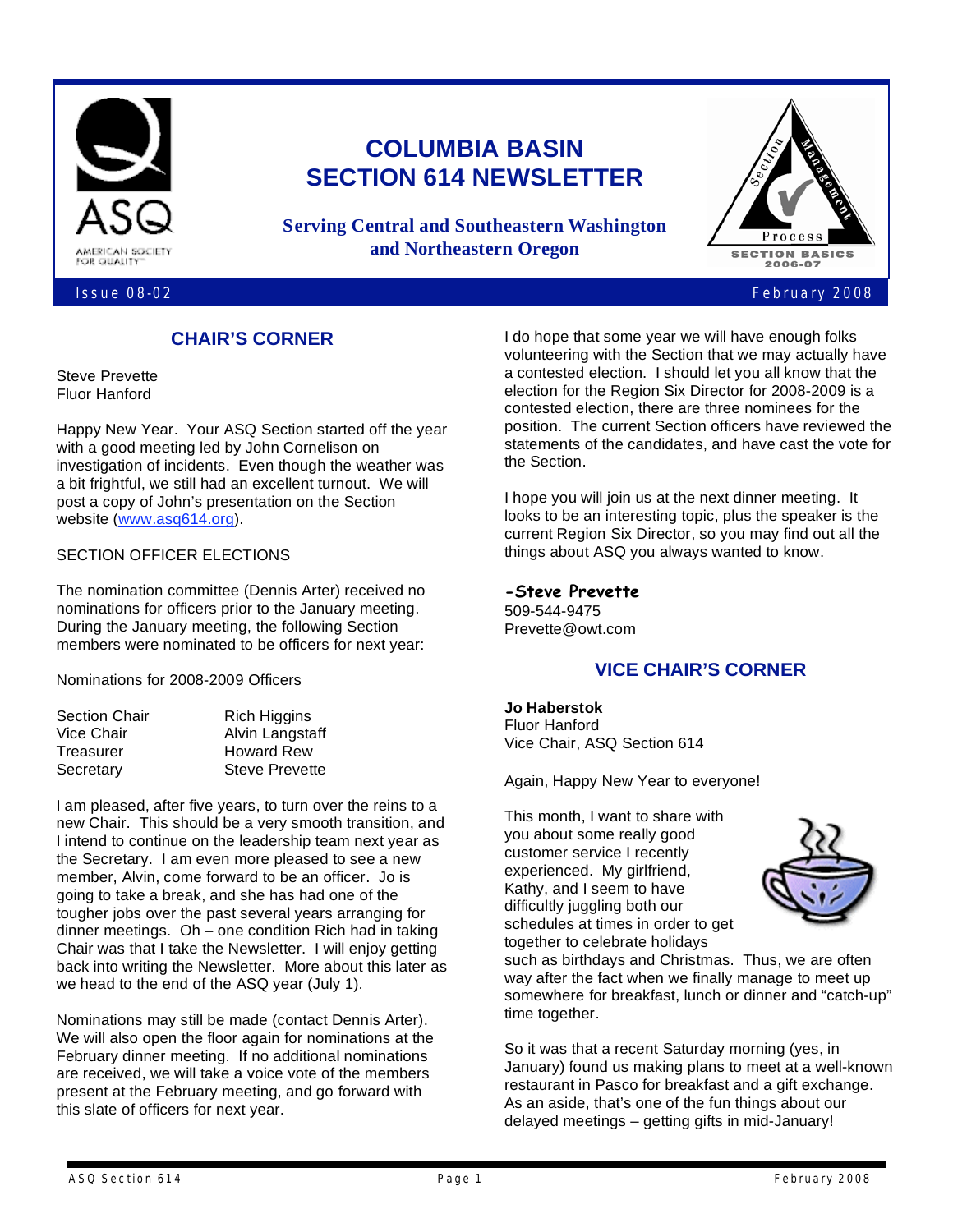I arrived at the restaurant first. The cashier was helping a customer. Another team member almost immediately noticed that I was there and came over and offered to seat me. I told him my friend would be there shortly and warned him that we might get a little noisy with our chatter (and gifts!). He was very cordial, and took me to an area where no other customers were seated, asked if we would prefer a booth or table, and then brought me a cup of coffee and the menus. About a minute later he returned along with another team member and told me that she would be our server that morning. She had already apparently been told about our plans, as she made a friendly comment about "how nice" it must be to be celebrating the holiday again in January.

Kathy was running a little late. I had an opportunity to look through the many breakfast offerings, considering a number of possible choices. The server (unfortunately I cannot recall her name at the moment) came by and asked if I wanted more coffee or some juice as I was waiting.

Shortly after Kathy arrived and got settled into the booth, our server appeared again. She told us about an allyou-can-eat special and other specials of the day, and when I mentioned an omelet I thought sounded interesting, she told me it was one of her favorites. After getting us more coffee, we were introduced to a "new" server, as the first one was about to end her work shift. The new person was equally cordial and checked on us several times during out meal, asking about the quality of the food, etc.

I asked for a carryout box so I could take some leftover pancakes home with me. Our server brought not only a box, but also napkins, plastic cutlery, and packages of butter and syrup, saying "I thought you might be heading to work with this, so I wanted to be sure you would have everything you'd need." Talk about GREAT SERVICE ! And, yes, we tipped accordingly.

Until next month … happy eating!

#### **-Jo Haberstok**

#### **EDITOR's RANT**

**Rich Higgins** CH2M HILL, Hanford Inc.

I hope to see you a tomorrow's meeting. I apologize for not getting this newsletter out in time to post the meeting announcement. This time, my normal procrastination was compounded by a rare



combination of laziness, the flu, too many hours at work,

family crises, and oh yeah, the dog ate the newsletter. Let's see. I think that covers it. Oh wait, yeah, my Dad called and talked way too long, and then yesterday the Pats lost, and I was depressed for several years after that. Yup. That's it. Not my fault. Oh, and it snowed, and my car got stuck in the median for about 3 hours. And… yes, that's all. No, wait, I had to take my wife to Seattle for haircut and some shopping because her girlfriend bailed out on her. That's all. Like I said, it was totally out of my hands.

My New Year's resolution, which is effective on February 5, 2008, is to stop procrastinating! So far, I am doing quite well, thank you.

The next newsletter will be published on time. Absolutely no later than the  $23<sup>rd</sup>$  of February.

I do apologize for my tardiness. In all honesty, I make no excuses. Totally my fault. I trust that Steve will do a much better job next year with this, and hope to be able to live up to the example that he set as the Section's Chair for the last several years.

On another note, beware of suspect/counterfeit parts from developing countries. Take a look at this photo of a pressure vessel that recently failed while under hydro test during post fabrication testing.



This vessel was manufactured by Nanjing Yuchuang Co. in China and the plate was of Chinese origin. Unfortunately, this is another example of serious equipment/material failures with equipment being sourced out of the rapidly developing economies such as China, Eastern Bloc and others. These examples are becoming almost a weekly occurrence now and are exhibiting failure modes not seen in the manufacturing economies since the 1930's.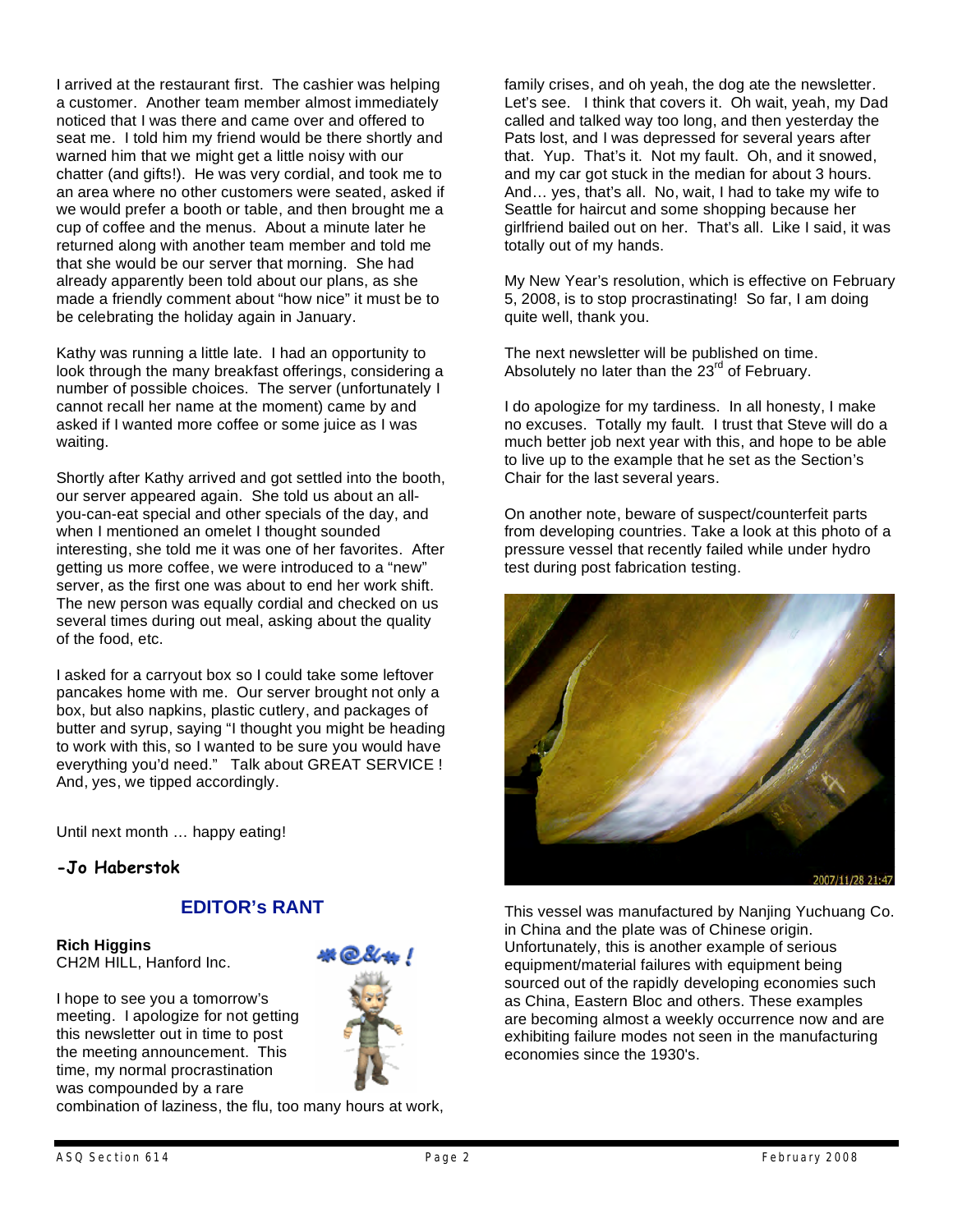We need to ensure vigilance in the acceptance of manufacturers and stress the need to know from where the base materials are sourced.

According to a good source, this pressure vessel had reached fifty percent of the required test pressure when the shell ruptured. Although a metallurgical failure report is not available, a number of observations were made regarding the quality of the material and the welding (undercuts and visible arc strikes).

It is unlikely that this vessel conforms to any Pressure Vessel code, let alone be ready for a hydro.

As others have said in relation to this particular failure example, there would be more than the one contributing factor ("The Material") associated with this failure.

# **-Rich Higgins**

### **ASQ HOSTS 23RD INTERNATIONAL TEAM EXCELLENCE AWARD SHOWCASE**

#### *Global Businesses Go Head-To-Head for the Gold*

Milwaukee, Wis., January 22, 2008—Benjamin Franklin's famous quote, "Remember that time is money," has special meaning for 31 business teams from around the world participating in the 23rd Annual International Team Excellence Awards Competition hosted by the American Society for Quality (ASQ).

Teams from a broad spectrum of industries are vying for the coveted ASQ Gold, Silver and Bronze Awards which showcase companies that shine in creating innovative solutions and organizational cost-savings.

The live presentations take place May 5-7, 2008 at ASQ's annual World Conference on Quality and Improvement at the George R. Brown Convention Center, Houston, Texas. Conference attendees can observe team project presentations using quality tools and their creativity to demonstrate valuable business insights. Winners will be recognized during an awards ceremony on Wednesday, May 7, and will serve as benchmarks of organizational excellence in all industries for years to come.

Since 1985, more than 830 teams from Canada, China, Costa Rica, Colombia, India, Japan, Mexico, South Korea, Singapore and the United States have participated in this outstanding process. Well-known companies such as Alcoa, Baxter Healthcare, Bayer,

Boeing, CSX, Fidelity, and Genentech have showcased proven results with long-term implications, resulting in cost-savings of millions of dollars. In 2007, individual team finalist savings resulted in more than \$150 million for their organizations.

The following finalists will participate in the 2008 International Team Excellence Awards:

- *Alcoa, Newburgh, Indiana*
- *Baxter Productos Medicos Ltda., Costa Rica*
- *Bayer MaterialScience LLC (2 teams), Pittsburgh, Pennsylvania*
- *Boeing C17 Program (4 teams), Long Beach, California*
- *City of Miami Beach, Florida*
- *CSX, Jacksonville, Florida*
- *Delphi Electronics & Safety, Kokomo, Indiana*
- *DENSO Manufacturing Tennessee, Inc., Maryville, Tennessee*
- *Healthways, Nashville, Tennessee*
- *Housing & Development Board (3 teams), Singapore*
- *Kaiser Permanente (2 teams), Denver, Colorado*
- *MEDRAD, Inc., Pittsburgh, Pennsylvania*
- *New Breed Logistics, Inc., Swedesboro, New Jersey*
- *R.L. Polk & Co., Southfield, Michigan*
- *Sanden International (2 teams), Wylie, Texas*
- *Sterlite Industries India Limited (3 teams), India*
- *DOE/Stoller, Grand Junction, Colorado*
- *Tobyhanna Army Depot, Tobyhanna, Pennsylvania*
- *U.S. Naval Ship Repair Facility and Japan Regional Maintenance Center (2 teams from Japan)*
- *Naval Surface Warfare Center, Port Hueneme, California*

Interviews with finalists are available upon request. The following is a schedule of times and locations for the judging sessions at the George R. Brown Convention Center, Houston, Texas.

Monday, May 5 – 10:30 a.m. – 5 p.m.

Tuesday, May  $6 - 9:30$  a.m.  $- 4:30$  p.m.

Wednesday, May 7 – 10:45 a.m. – Noon Award Presentation/Conference Closing Session

The American Society for Quality, www.asq.org, has been the world's leading authority on quality for more than 60 years. With more than 93,000 individual and organizational members, the professional association advances learning, quality improvement and knowledge exchange to improve business results, and to create